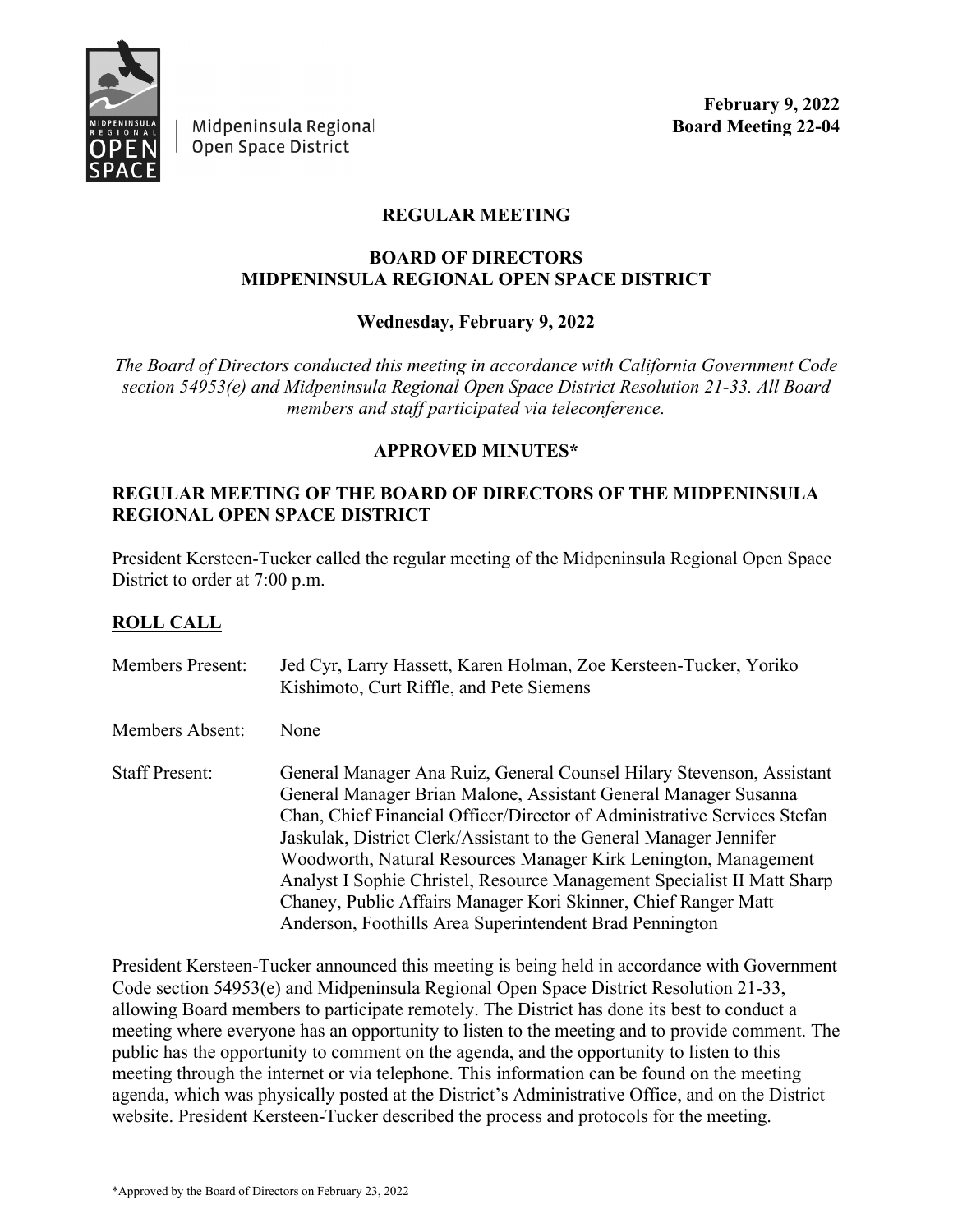# **ORAL COMMUNICATIONS**

Craig Gleason provided comments in support of building trails to serve specific classes of users, such as hikers or cyclists.

Nancy Reyering commented regarding a State requirement to add housing according to SB9, which has an exception for protected species habitats. Additional data is needed regarding the location of mountain lion habitats and wildlife corridors to better understand the areas to be protected. Ms. Reyering requested the District expand its mountain lion study to include additional areas.

Alayna Van Dervort with the Big Wild non-profit organization spoke in support of further studying mountain lions along the peninsula and not just at Rancho San Antonio. Ms. Van Dervort described the work her organization does to identify, study, and track mountain lion activity.

# **ADOPTION OF AGENDA**

**Motion**: Director Cyr moved, and Director Siemens seconded the motion to adopt the agenda.

# **ROLL CALL VOTE: 7-0-0**

# **CONSENT CALENDAR**

Public comment opened at 7:17 p.m.

Ms. Woodworth reported no comments had been submitted for the Consent Calendar.

Public comment closed at 7:17 p.m.

**Motion:** Director Siemens moved, and Director Riffle seconded the motion to approve the Consent Calendar.

# **ROLL CALL VOTE: 7-0-0**

- **1. Approve January 26, 2022 Minutes**
- **2. Approve Claims Report**

## **3. Quarter 2 Proposed Budget Amendments to the Fiscal Year ending June 30, 2022 (R-22-20)**

General Manager's Recommendation: Adopt a resolution approving the proposed Quarter 2 budget amendments for the fiscal year ending June 30, 2022.

## **4. Contract with Comcast Business, Inc. for Fiber Optic Internet Services (R-22-19)**

General Manager's Recommendation: Authorize the General Manager to enter into a contract with Comcast Business Inc., for five years of high-speed fiber optic internet services at an annual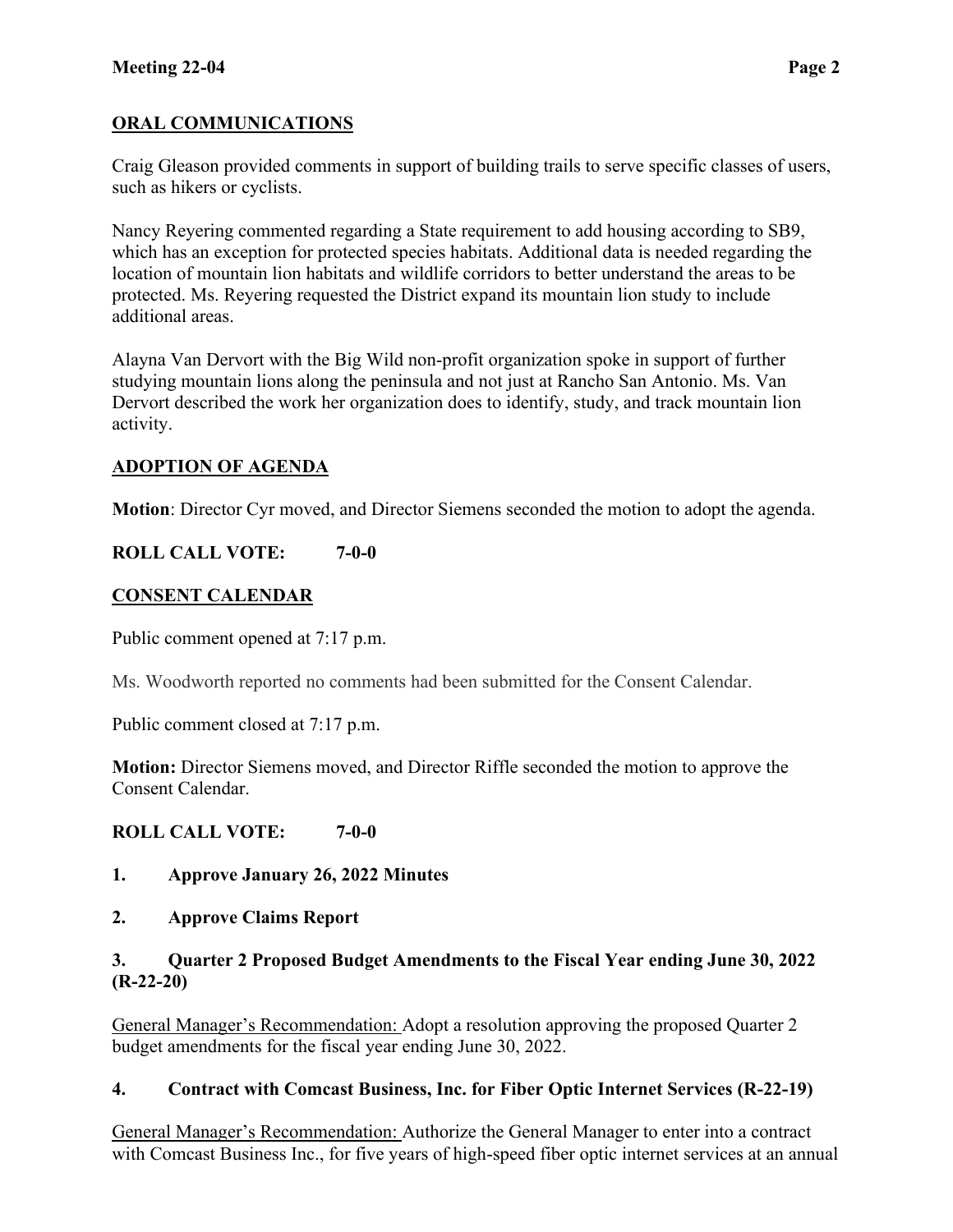amount of \$180,000, for a total not-to-exceed amount of \$900,000, based upon a cooperative purchasing agreement through the State of California CALNET contract.

#### **5. Award of Contract for Botanical Services in Support of the Fire Safe San Mateo County-Highway 35 Evacuation Route Shaded Fuel Break Partnership (R-22-16)**

General Manager's Recommendation:

- 1. Authorize the General Manager to enter into a multi-year contract with Avila and Associates of Concord, California to provide botanical services in support of a collaborative partnership for fuel reduction work with Fire Safe San Mateo County for a base amount of \$65,950.
- 2. Authorize an allowance of \$3,966 for the development of mitigation measures, if deemed necessary for project implementation.
- 3. Authorize a 10% contingency of \$6,595 to cover unforeseen conditions and complexities, for a total contract amount not-to-exceed \$76,511.

## **6. Award of Contract for Botanical Services for Multiple Projects within the Skyline Area (R-22-15)**

General Manager's Recommendation:

- 1. Authorize the General Manager to enter into a multi-year contract with AECOM Technical Services, Inc., of Oakland, California to provide botanical services to support multiple projects for a base amount not to exceed \$69,170.
- 2. Authorize an allowance of \$14,517 for the development of mitigation measures if deemed necessary for project implementation.
- 3. Authorize a 12% contingency of \$8,300 to cover unforeseen conditions and complexities, for a total contract amount not-to-exceed \$91,987.

## **7. Teleconferenced Board Meetings Pursuant to the Brown Act and Assembly Bill 361 (R-22-21)**

General Manager's Recommendation: Adopt a resolution affirming findings on the continued need for remote teleconferenced public meetings pursuant to AB 361.

### **8. Award of Contract with Vollmar Natural Land Consulting for the Preparation of Habitat Restoration Plans within the Irish Ridge Area of Purisima Creek Redwoods Open Space Preserve (R-22-17)**

General Manager's Recommendation:

- 1. Authorize the General Manager to enter into a contract with Vollmar Natural Lands Consulting to provide ecological surveys, analysis, planning, and permitting assistance for land restoration work at Purisima Creek Redwoods Open Space Preserve for a base contract amount of \$160,820.
- 2. Authorize a 10% contingency of \$16,082 to cover unforeseen complexities or additional biological survey needs, bringing the total contract to a not-to-exceed amount of \$176,902.

## **9. Renewal of Enterprise Agreement with Microsoft Corporation (R-22-18)**

General Manager's Recommendation: Authorize the General Manager to renew a five-year Microsoft Enterprise Agreement with Microsoft Corporation via license service provider Crayon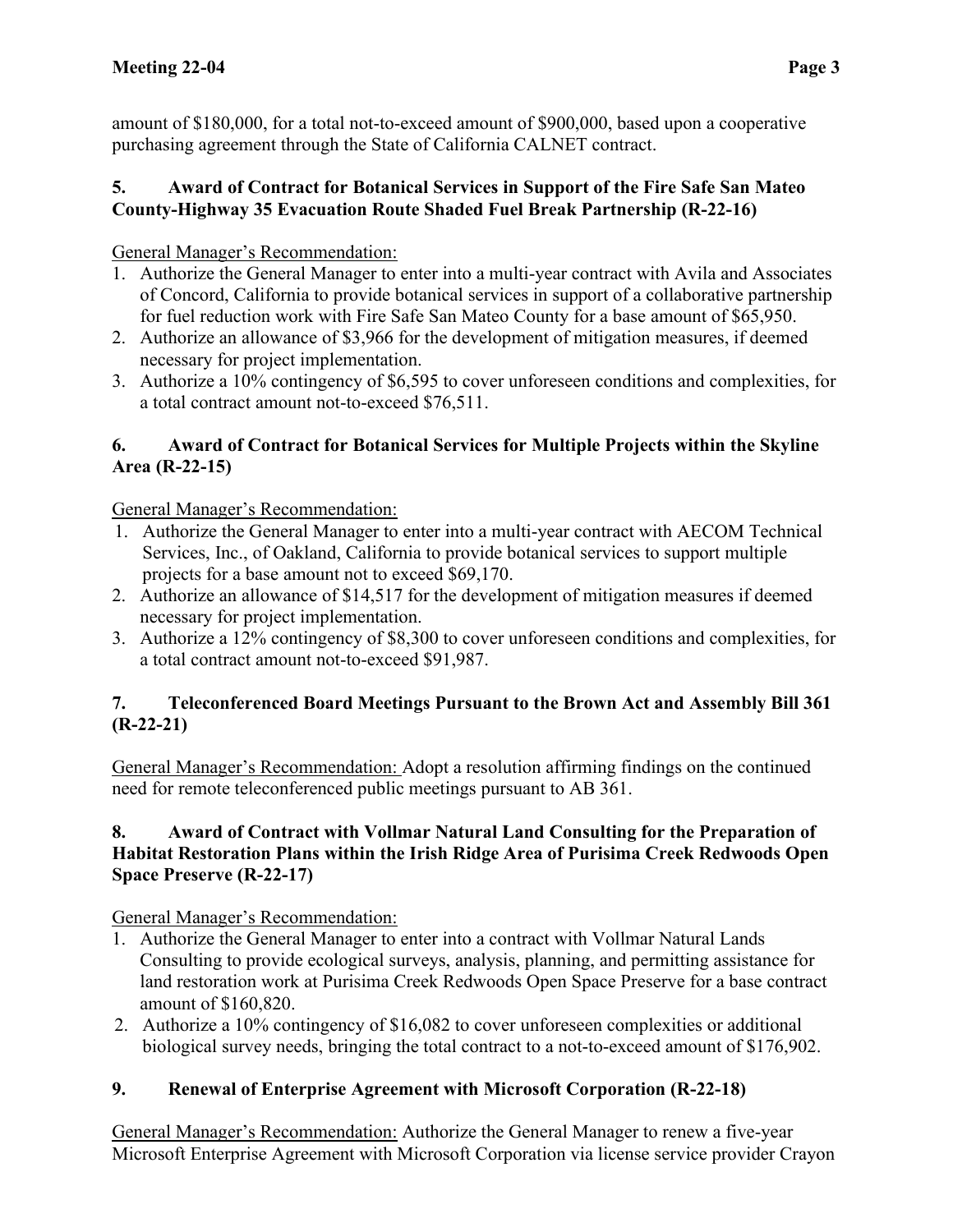Software Experts LLC through a cooperative purchasing agreement with the California Department of Technology for an amount not-to-exceed \$526,000.

### **BOARD BUSINESS**

#### **10. Science Advisory Panel Findings on the Benefits and Impacts of Electric Bicycle Use on Open Space Trails (R-22-13)**

Management Analyst I Sophie Christel provided the staff presentation describing the role of the District's Science Advisory Panel (SAP) and the research question the SAP studied regarding the benefit and impacts of electric bicycle use on open space lands. Ms. Christel introduced the members of the SAP and the Technical Advisory Committee who also advised on the research.

Sean Baumgarten with the San Francisco Estuary Institute presented the results of the SAP's research and findings. Very few studies have been conducted for e-bike use in open space settings; however, studies have been conducted regarding traditional mountain bikes in open spaces. Mr. Baumgarten reviewed the impacts of traditional mountain bikes, including disturbance to wildlife, soil degradation, vegetation trampling, etc. Benefits of traditional mountain bikes include physical and mental health and increased support for conservation. Mr. Baumgarten highlighted the demographics of typical e-bike users and average distance traveled and ride frequency for e-bike users. Only one study is available regarding noise from e-bikes, which showed most noise produced by e-bikes is higher frequency than noise produced by traditional bikes. A study examined soil impacts from traditional mountain bikes and class 1 ebikes and found no significant difference in the impacts.

Additional research regarding implementation and management was also completed, and management recommendations are similar to management strategies also used for traditional mountain bikes. Mr. Baumgarten reviewed e-bike policies for other open space agencies and additional considerations. If e-bikes are allowed, the SAP recommends an adaptive management strategy and efforts to reduce visitor conflicts. Strategies include education and outreach for visitors and users, sustainable trail design, various on-trail management practices, and continued monitoring and research.

Director Riffle inquired if there are continuing research questions that agencies already allowing e-bikes are still interested in learning more about.

Mia Monroe with the National Park Services and member of the Technical Advisory Committee (TAC) reported they allow all types of mountain bikes, and their annual survey looks at the rate of conflict, unexpected wildlife impacts, trail deterioration, etc. Since it is their first year, they have little information on these topics, but they will continue to study them. However, their information is not specific to e-bikes.

Director Riffle inquired regarding the potential increase in accidents related to e-bike use in open spaces.

Mary Ann Bonnell with Jefferson County Parks and member of the TAC reported they have had no accident reports directly related to e-bikes since they began allowing e-bikes in 2018.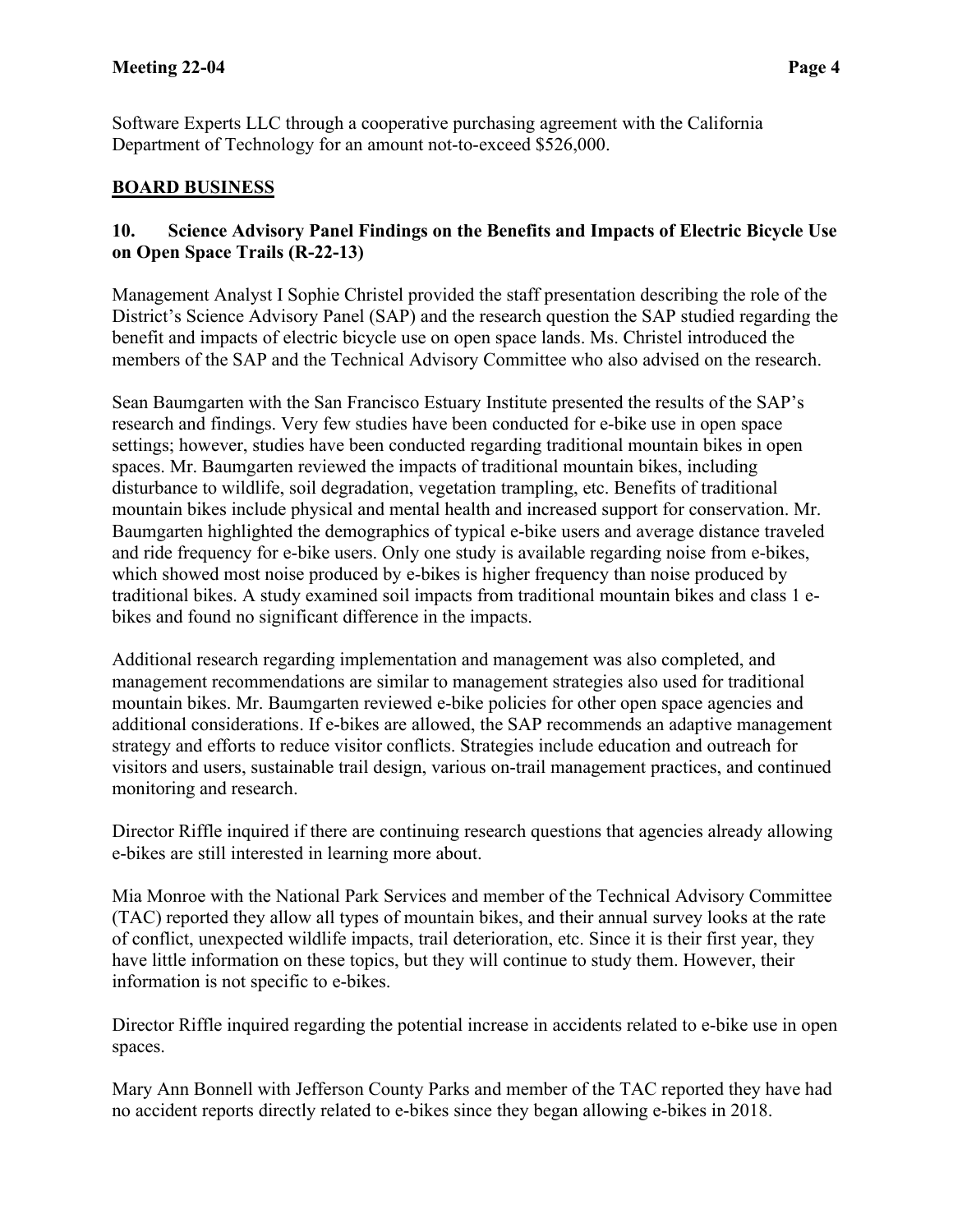Director Kishimoto requested additional information regarding enforcement of speed limits for e-bikes and traditional mountain bikes.

Ms. Bonnell stated Jefferson County Open Space does not have a speed limit but does have regulations regarding visitor courtesy and reported they have not had reports of speeding or visitor conflicts specifically related to e-bike use.

Ms. Monroe reported on outreach efforts to promote positive visitor experiences among various user groups.

Public comment opened at 8:12 p.m.

Mike Ferreira member of the executive committee for the Sierra Club Loma Prieta Chapter expressed concern regarding the lack of studies and recommended additional study is needed before they are allowed.

Owen Byrd spoke in support of an adaptive management approach and in support of a pilot program to allow for further study of e-bikes on open space lands.

Deborah Goldeen expressed concern regarding the information contained in the SAP report and lack of details included in the report.

Stephen Meier spoke in support of allowing e-bikes to allow more people to experience nature and also to reduce the amount of miles traveled in an automobile.

Denise B. spoke in support of protecting natural open spaces and in opposition to allowing ebikes in District preserves due to negative impacts on preserve visitors and wildlife.

Pat Cuviello spoke in support of people continuing to be able to visit open spaces by hiking and stated e-bikes are not required to access the open spaces.

Dave Greenfield stated he likes to hike and bike in open spaces and spoke in support of being able to continue experience nature with his family using e-bikes.

Justin Hemann supported the District opening its preserves to e-bikes, similar to other nearby park systems. Mr. Hemann summarized the benefits of e-bikes, including exercise for older individuals.

Ms. Woodworth read the public comments into the record.

John Kunz provided comments in support of allowing e-bikes in District preserves stating this will allow seniors to enjoy the trails.

Ed Noskowski stated e-bikes should be allowed on all trails that allow bikes because the impact is the same.

Mike Castro requested the Board of Directors open District preserves to e-bikes stating they should be treated the same as traditional bikes.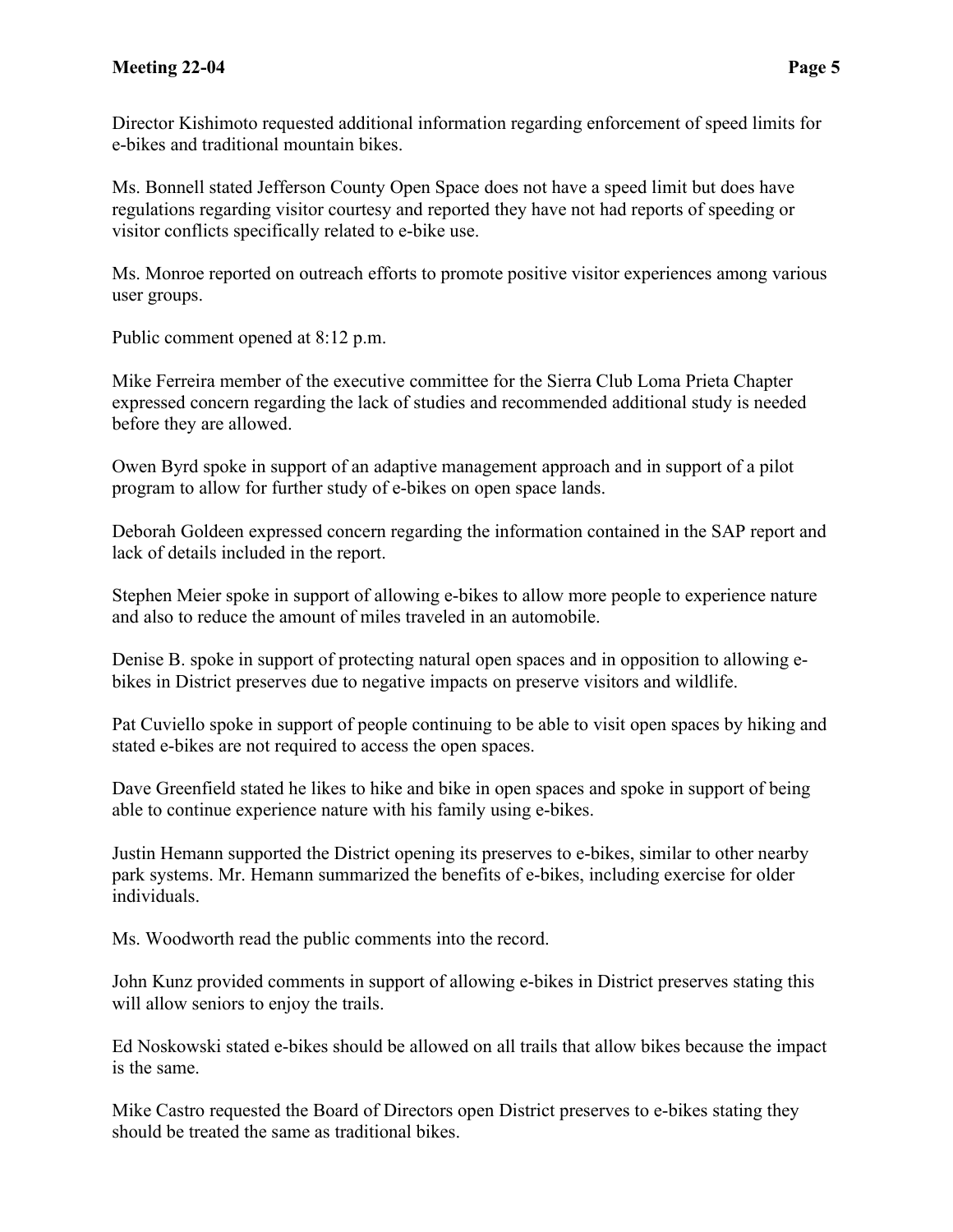Robert Story provided comments in support of allowing e-bikes in District preserves where traditional bikes are allowed because the research shows the e-bikes are slower going downhill and allow older riders to continue riding.

Wynn White supports allowing e-bikes in District preserves because e-bikes allow many riders to continue to enjoy biking even as they get older.

Kristin Mercer opposed allowing bikes on trails stating they erode trail surfaces and negatively affect wildlife.

Lloyd Davies stated the purpose of the District is to enhance recreational opportunities and expand access to recreational facilities. E-bikes help promote public access and should be treated as equals to traditional bikes.

Tyson Messori provided comments in support of e-bikes stating it allows trail access for those who would physically be unable to access trails with traditional bikes. Banning e-bikes prevents a large section of the cycling community.

Jeff Vance stated e-bikes are the same as other bikes except they allow those who need physical assistance to continue to explore open spaces.

Peter Maxwell supported allowing e-bikes on District trails and stated e-bike riders tend to be less aggressive than some traditional bike riders.

Shane Bracken stated allowing e-bikes allows riders to spread out over more trail miles and improve physical and mental health of riders.

Tom Angsten commented on the many benefits e-bikes can provide to older riders, including improved mental and physical health.

Stefan Bolka supports allowing e-bikes on District trails that already allow traditional bikes and allowing e-bikes would make the trails more inclusive for older visitors.

Scott Forstall provided comments in support of allowing e-bikes on District trails stating e-bikes allow older cyclists to continue to enjoy the preserves. Mr. Forstall stated many e-bike riders are older and even more cautious than those on traditional bikes.

Molly Forstall supports allowing class 1 e-bikes on District trails stating e-bikes are quiet and are not like motorcycles, as some believe. E-bikes also have no more impact on open space than traditional bikes.

Seth Gottlieb supports allowing e-bikes in District preserves.

John Baily supports allowing e-bikes in District preserves stating they allow older riders like himself to continue to enjoy District rails, such as Alpine Road.

Mary and Bob Dodge support allowing e-bikes on District trails until evidence shows e-bikes are more harmful than traditional bikes.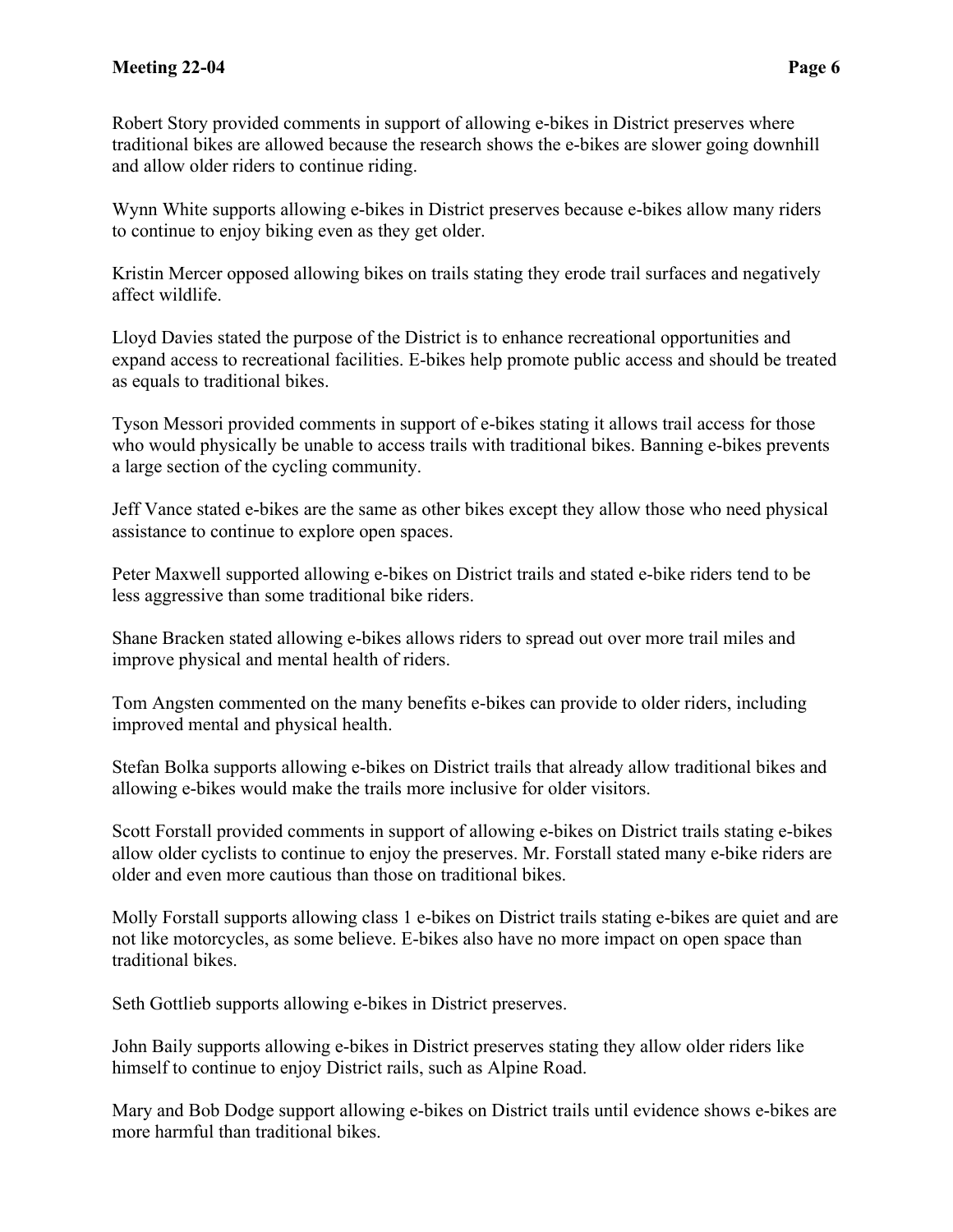Susan Martin supports allowing e-bikes in District preserves because e-bikes allow many riders to continue to enjoy biking even as they get older.

Jeff Kwan stated allowing e-bikes in District preserves will promote trail access for those who are not physically fit.

Michael Poutre supports allowing e-bikes where traditional bikes are allowed. Allowing e-bikes will increase inclusivity of trails, especially for those with physical disabilities, are older, or unable to use a traditional bike.

Heidrun Utz provided comments in support of allowing e-bikes on District preserves and stated e-bikes help older riders exercise more.

Curt Relick provided comments in support of allowing e-bikes on District preserves.

Bill Onderdonk supported allowing e-bikes on District trails.

Public comment closed at 8:48 p.m.

Members of the Board thanked staff, the SAP, and the members of the public for their interest in the topic and stated they look forward to discussing the issue further.

Mr. Malone described the information to be presented to the Planning and Natural Resources Committee regarding e-bikes, including the e-bike pilot project, noise study, intercept survey results, public feedback, etc. The Committee will review the information and can make recommendations to the Board or direct staff to complete additional work prior to the Board presentation.

No Board action required.

The Board recessed at 9:09 p.m. and reconvened at 9:15 p.m. with all directors present.

### **11. Human-Mountain Lion Interaction Study and Management Plan Annual Update (Year 1) (R-22-14)**

General Manager Ana Ruiz discussed the role of the study in understanding the factors that may contribute to potential negative interactions between mountain lions and humans and tools that may avoid these occurrences to protect the safety of people and of the local mountain lion population.

Resource Management Specialist II Matt Sharp Chaney explained the mountain lion study and its purpose, including the process for the proposed behavioral modification approach for the mountain lions. Mr. Sharp Chaney also described the District's practices to educate and outreach to visitors regarding mountain lions and how to avoid and stay safe during mountain lion encounters. Mr. Sharp Chaney highlighted partner and advocacy group outreach and support received from these organizations. Mr. Sharp Chaney reported the behavioral modification work would take place during the day and described the process for notifying the public that a preserve would be closed.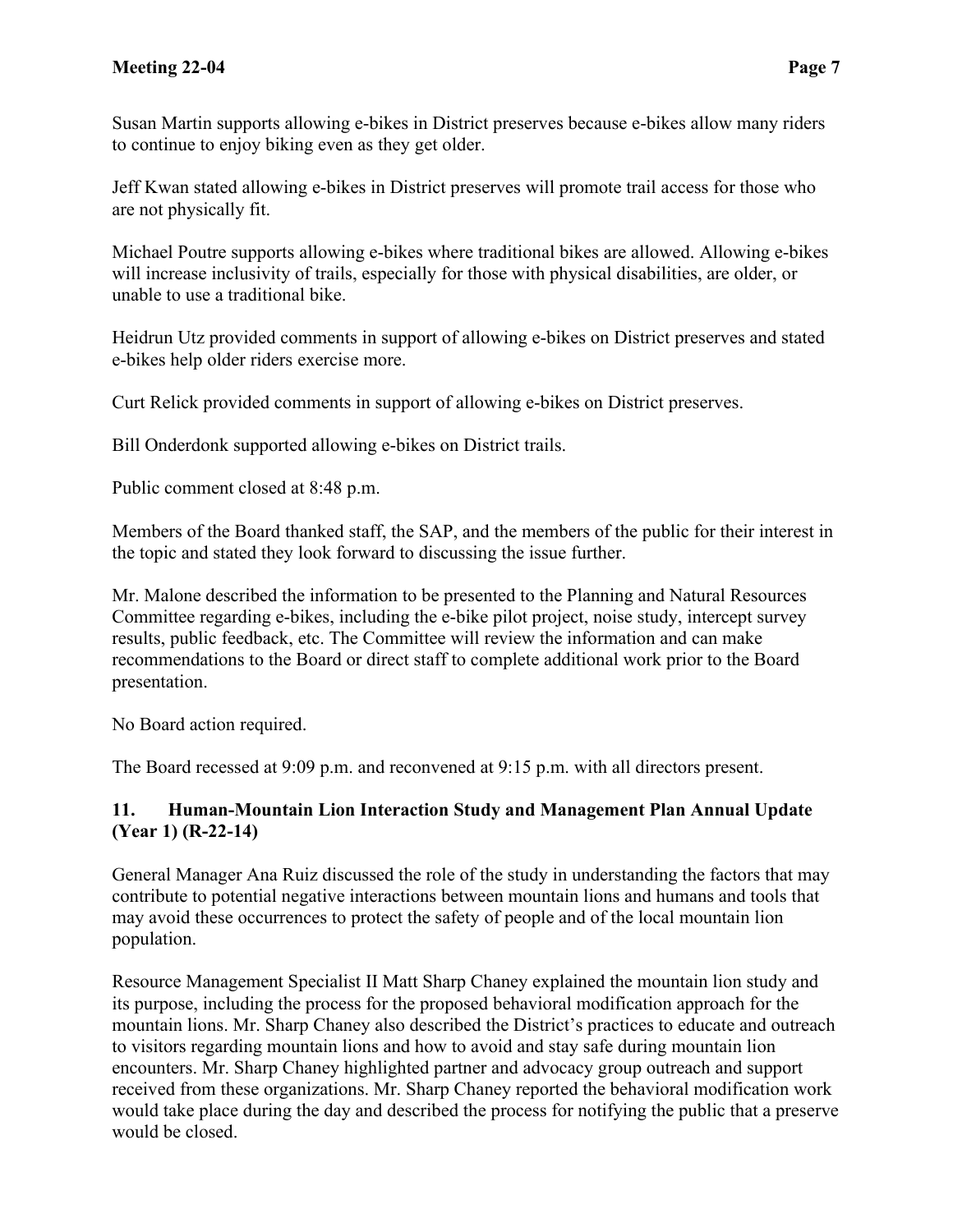Dr. Chris Wilmers, with the Puma Project, described the study's objectives to estimate the local mountain lion population size, compare range sizes with other areas of the Santa Cruz Mountains, assess factors influencing mountain lion-human interactions, and determine the efficacy of deterrents. Dr. Wilmers provided an update on the various study objectives, including the wildlife cameras being used to support the research and measure wildlife throughout Rancho San Antonio, the impact of forested fire breaks, etc.

Director Riffle inquired how the information learned in the study would be used.

Dr. Wilmers reported the behavioral modification work would be used with lions throughout the Santa Cruz mountains to increase the sample size. If it is successful, it can be used more widely to prevent mountain lion habituation and attacks on humans.

The members of the Board asked clarifying questions and received additional information regarding mountain lion behavior, the mountain lion study, and study results to date.

Public comment opened at 10:38 p.m.

Pat Cuviello expressed concern regarding the harassment of the mountain lions in their own habitats and suggested additional education of the public is a better way to address the issue.

Denise B. spoke in support of the data and research gathered as part of the study but stated more vehicle strikes are occurring than reported. Denise B. expressed concern regarding future mountain lion extinction due to human activities, such as visitors to District preserves and trails.

Ms. Woodworth read the public comments into the record.

Annette Herz provided comments in support of the work to protect mountain lions, including the Highway 17 crossing.

Alex Johnson supported the mountain lion study to help keep human and mountain lion communities safe.

Public comment closed at 10:45 p.m.

Director Holman suggested limiting public access to specific areas of preserves where mountain lions frequently visit to limit mountain lion-human interactions. It would be helpful if data on potential patterns of behavior were determined.

Director Kishimoto suggested rerouting of trails at Rancho San Antonio may be a viable option to reduce interactions.

Director Riffle spoke in support of additional education of the public regarding mountain lions and in support of the science-based behavioral modification proposal.

President Kersteen-Tucker suggested removal of deer as a food source may be a helpful deterrent.